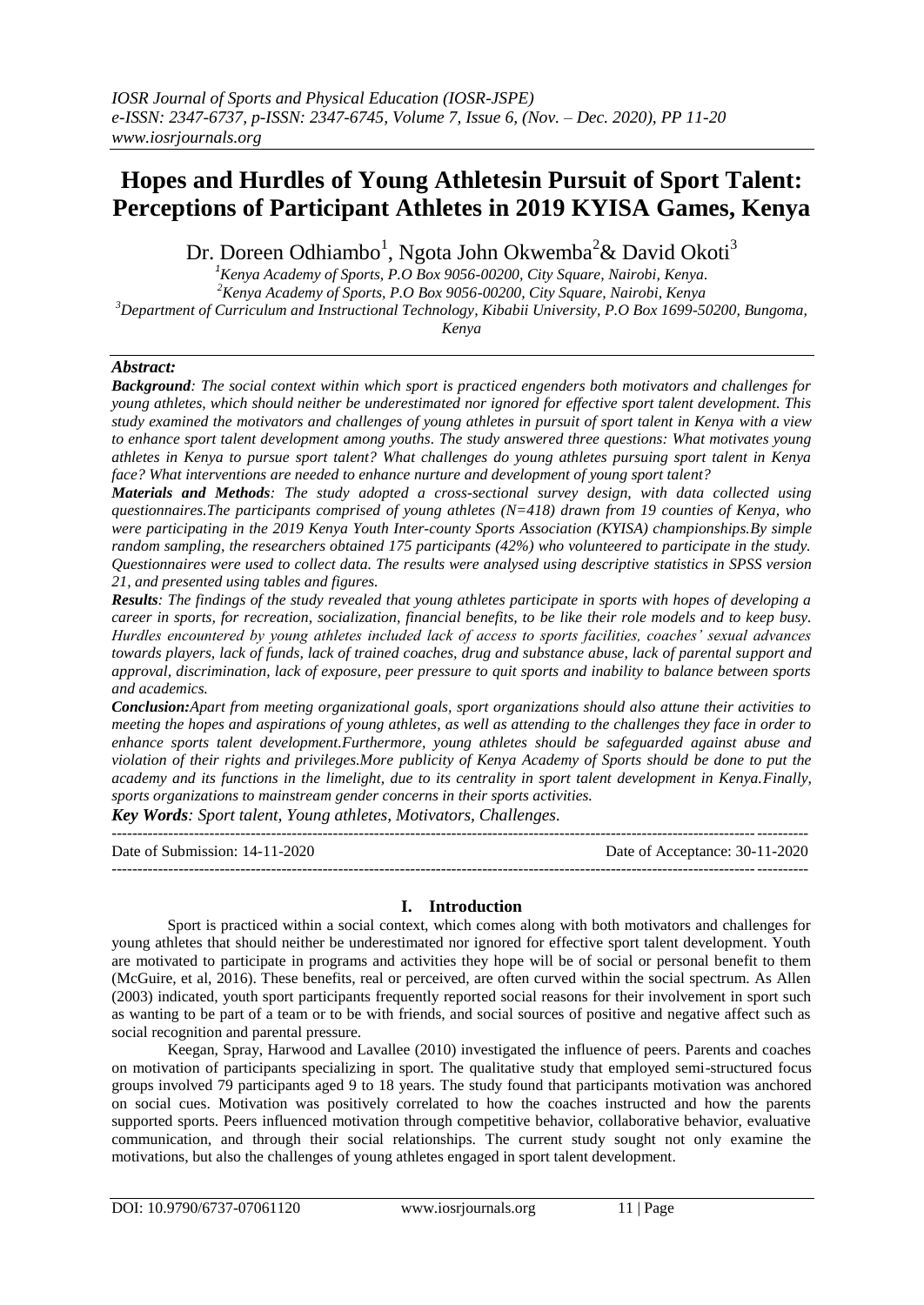The response of parents towards their children who are involved in sport can either motivate or discourage. In Turkey, Kolayiş, Sarı and Çelik (2017) conducted a study on how parents needed to behave to keep their child in sport. The study aimed at analyzing whether there was a relationship between perceived parent-initiated motivational climate and self-determined motivation of karate athletes. Karate athletes (N=325) participated in the research. Questionnaires were used to collect data. The study found that that perceived family climate significantly contributed to self-determined motivation. The study concluded that athletes" perception of parent-initiated motivational climate was important for their self-determined motivation. The current study built on these findings to determine other motivators of athletes, but also the challenges they face in development of their sport talent. Furthermore, while Kolayiş, et al narrowed down on Karate athletes, the current study included athletes from several sport disciplines for inclusivity and enhancement of generalizability of the research findings.

In the Czech Republic, Mudrak, Slepicka, and Slepickova (2018) conducted a study on sport motivation and doping among 1035 adolescent athletes. This was due to the concern that although performanceenhancing drugs appeared to be prevalent in adolescent sports, no much attention had been paid to investigate why adolescent athletes decided to use these drugs. The study examined doping among adolescents from a motivational perspective. The study found that intrinsic motivation had a positive correlation with continuous winning, and negatively associated with acceptance of cheating and attitudes toward doping. Motivation was linked to the doping-related attitudinal variables. The study concluded that sports motivation is a psychological variable that should be considered in anti-doping policy and interventions.

There are times when there is reduced participation in school sports because of other motives as well. Ajowi, Rintaugu, Toriola and Nongogo (2017) examined sport participation motives of Kenyan female athletes in university sport championship. It was hypothesized that the participation motives would not differ significantly based on the athletes" age, sport participation experience and year of study. Data were collected through questionnaires from 132 female athletes participating in university sport championship. Results indicated that the primary motives for participation were to improve skills, for physical fitness and for team spirit. The motives did not differ based on age, sport participation experience and year of study. It was concluded that female athletes participate in sports due to intrinsic reasons and therefore coaches and administrators needed to structure training bearing in mind the participants' motives.

Bukhala, Bulinda, and Kweyu (2016) conducted a study to find out if motivators for involvement in sports are gender based. In their study of gender differences on motivation of Kenyan primary school pupils  $(n=180)$  towards participation in school sports, they however found that there was no significant gender difference in reasons for pursuing school sports. The reasons included playing with friends, benefiting from teachers" instructions, for competition, for improving talent, making a career in sports, for enjoyment and having fun. However, making a career in sports ranked lowest (with  $X=2.54$  on a 5-point scale) compared to the other factors. Pupils' responses on setbacks to participating in school sports included injuries, wastage of time, heeling hungry, exhaustion, poor relationships with team captain and the teacher being too harsh. The study recommended that emphasis be laid on attracting more children to sports through increased facilitation of physical education and sports in schools and community centers at an early age so as to gain from the benefits of participation in sports. Though many youths are motivated to engage in sports, the same is not without hurdles they must overcome, or be helped to overcome along the way.

Globally, young amateur athletes face numerous challenges ranging from violation of their rights and privileges, lack of parental support, inability to balance between sports and academics, financial constraints and lack of exposure among others. Sexual abuse is a challenge that has affected the integrity of sport in many nations. Sanderson and Weathers (2020) conducted a study on "Snapchat and child sexual abuse in sport" with a focus on the role played by technology. They examined how coach perpetrators utilized Snapchat to facilitate sexual abuse. This was due to the concern that child sexual abuse was a pervasive problem that sport organizations needed to confront to protect the integrity of sport. Cense and Brackenridge"s (2001) "Temporal Model of Sexual Abuse with Children and Young Persons in Sport as a framework". Analysis of 99 media reports from 2013 to 2018 found that Snapchat provided motivation for coach perpetrators to sexually abuse, that allowed them, in varied ways, to overcome internal inhibitions, external barriers, and break down victim resistance. The results indicated that youth sport organizations must develop clear policies that govern coachathlete communication and relationships in the digital age. To further protect young athletes, youth sport organizations need to develop programming to educate parents and athletes on these boundaries, to increase understanding about how sexual abuse and sexual maltreatment occur in virtual spaces.

In most African countries, participation in school sports has had challenges due to its perception as being a co-curricular activity that only complements the main curriculum, and the idea that "after all it is not examinable" (Odhiambo, Okwemba& Okoti, 2020). Student-athletes are thus faced with increased expectations in the classroom (which is considered the main thing) and on the playing field (which also requires one's body, mind and spirit). This context makes student-athletes to face numerous challenges during their education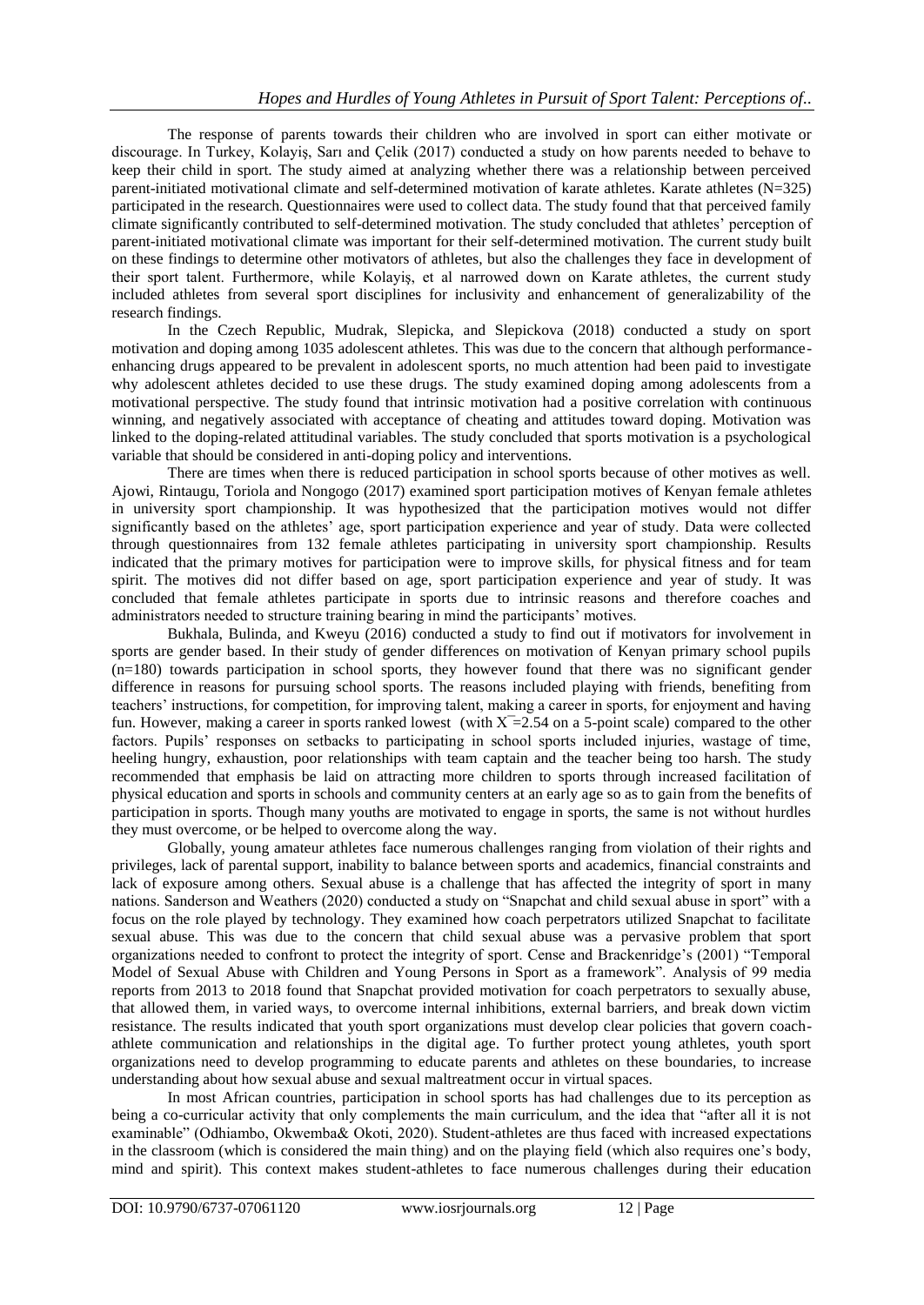experience. Huml, et al, (2019) in their study, "From the playing field to the classroom" investigated the academic challenges that university student-athletes faced. The study found that the challenges included athletic identity, strained student-athlete relationship with the athletic department, academic clustering and time constraints, stereotypes of student-athletes, and student-athlete burnout. Student-athletes were under pressure from coaches to excel in the playing field, and pressure from teachers to excel in the classroom. The university"s athletic department allowed their student-athletes to focus on athletic success over academic engagement, leading to a "general apathy towards academic engagement". The study recommended improving of campus connections, both inside and outside the athletic department, establishing an academic advising model for athletic advisors, and implementing a summer bridge program for incoming student-athletes. Gomez (2019) also found that athletes faced challenges of combining sport with academic demands.

Another challenge facing young athletes is lack of safety. Solstad and Strandbu (2019) investigated the safety concerns affecting young people in the setting of organized sport in Zambia. They explored ways in which aspects of sport culture posed a threat to athlete safety. Secondly, they examined sport-specific safety concerns in light of more general concerns for young people"s safety in Zambia. The study was based on interviews with athletes, coaches and sports leaders from Zambian sport. Although sport was mainly described as a positive recreational arena for youth, concerns were raised about unequal power relations and problematic ideals in the sport culture. The study findings suggested a need to discuss critically how glorification of toughness and resilience might contribute to normalize harmful practices in sport. Further, we indicate that divergent and elusive understandings of violence and abuse – in research and in practice – can influence athlete safety in significant ways. It was concluded that safeguarding in sport continued to exist in the tension between protecting athletes from harm on the one hand and subscribing to a culture that promotes the ideals "faster, higher, stronger' on the other. It is hitherto clear, that the social context within which sport is practiced engenders both motivators and challenges for young athletes, which should neither be underestimated nor ignored. Therefore, this study investigated the hopes and hurdles of young amateur athletes in pursuit of sport talent, with the aim of enhancing effective sport talent development among young people in Kenya.

## **II. Materialsand Methods**

This survey was carried out among young athletes who were participating in KYISA games of December 2019 (N=418) drawn from different counties in Kenya. The counties included Vihiga, Baringo, Embu, Tharaka Nithi, Kirinyaga, Meru, Kakamega, Siaya, Kwale, Kitui, Makueni, Busia, Nyandarua, Nakuru, Bungoma, Kilifi, Garissa and Turkana.A total 175 young athletes (both male and females) of age  $\geq 15$  years were involved in this study.

**Study Design:**Cross-sectional survey

**Study Location**: Busia County, Kenya.

**Study Duration:**14<sup>th</sup> December 2019 to 21<sup>st</sup> December 2019.

**Sample size:** 175 young athletes.

**Sample size calculation:** According to Mugenda and Mugenda (2003), a sample of between 20 and 50 percent for a small population is reliable and representative enough for generalization. However, the bigger the sample is, the more representative of the population it becomes. In this case therefore, a sample of 175 (41.9%) was an adequate representation of the target population.

**Subjects & selection method:** The study population consisted ofyoung athletes who were participating in KYISA games of December 2019 (N=418). By simple random sampling, the researchers obtained 175 participants who volunteered to participate in the study.

**Procedure methodology:** After written informed consent was obtained, a well-designed questionnaire was used to collect the data from participants. The questionnaires consisted of closed-ended items for determining the participant"s demographic characteristics as well as open-ended items for obtaining data on what motivates young athletes in Kenya to pursue their sport talent, challenges that young athletes pursuing sport talent in Kenya face and the negative aspects of youth participation in sports.

**Statistical analysis:** The results were analysed using descriptive statistics in SPSS version 21, and presented using tables and figures.

#### **III. Results and Discussion**

The findings on the demographic characteristics of participants as well as the three research questions are hereunder presented.

#### **a) Participants' Demographic Characteristics**

The demographic characteristics investigated included gender, age, extent of participation in active sports and whether they knew what Kenya Academy of Sports does.

#### **i) Participants' Gender**

Of the participants, 126 (72%) were male while 49 (28%) were female as shown in Figure 1.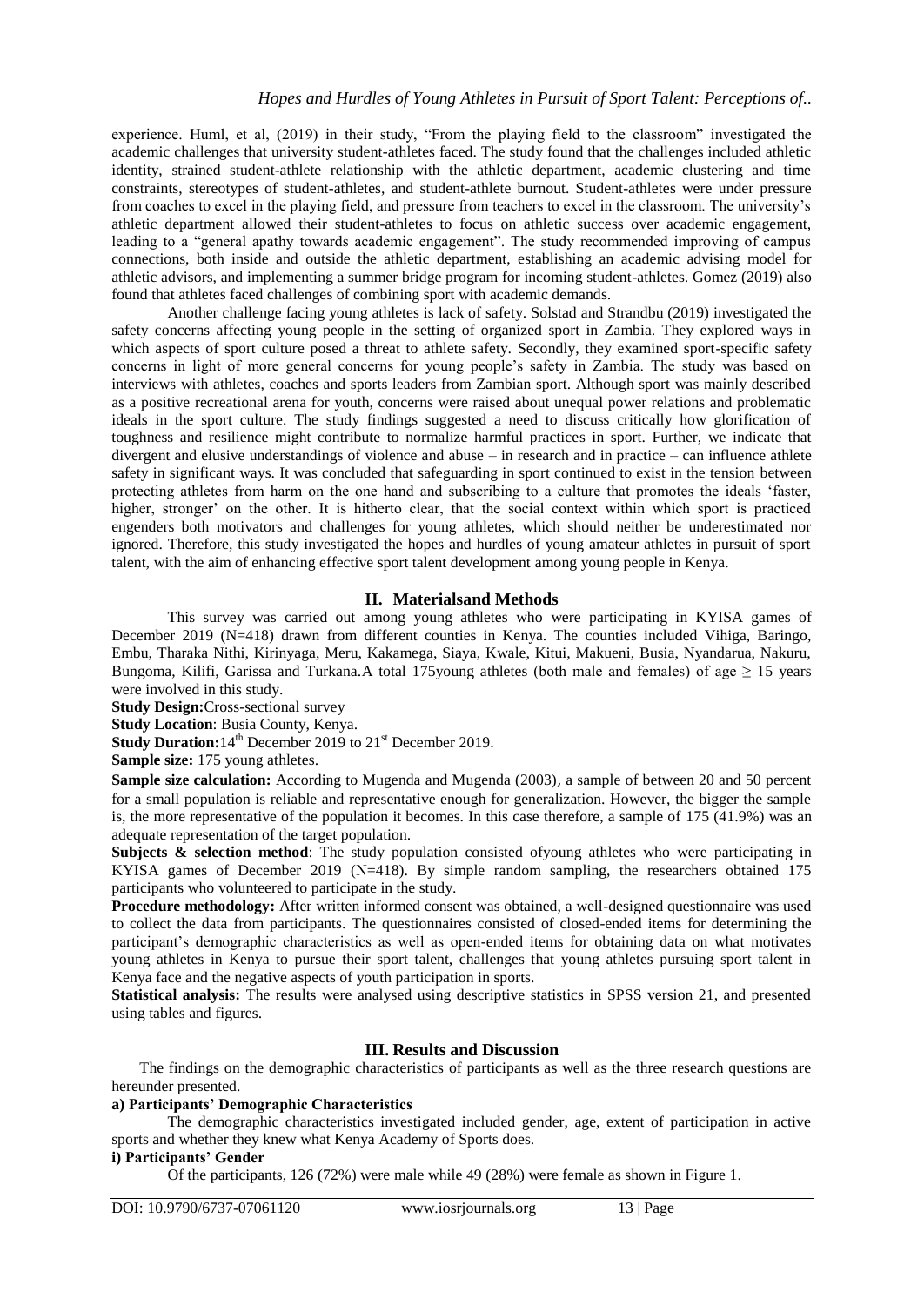*Hopes and Hurdles of Young Athletes in Pursuit of Sport Talent: Perceptions of..*



There were more male participants than female participants involved in the study, resultant from simple random sampling. This gender difference was because there were more games for male participants than those for female participants.

#### **ii) Participants' Age**

The age brackets (15-17 years, 18-20 years, 21-23 years and Above 23 years) of the participants were analysed by gender. The analysis produced results in Table 1.

#### *Table 1: Participants' Age bracket According to Gender*  $n=175$

| Gender | Age bracket                                      |       |                       |                    |       |  |
|--------|--------------------------------------------------|-------|-----------------------|--------------------|-------|--|
|        | $\tau \in \mathcal{L}$<br>$\overline{1}$<br>19-1 | 18-20 | $21 - 23$             | $\sim$<br>Above 23 | Total |  |
| Male   |                                                  | -     | 29                    | 42                 | 120   |  |
| Female | . J                                              | "     | $\sim$ :<br><u> 4</u> |                    | 49    |  |
| Total  |                                                  | 70    | 50                    | 44                 | $- -$ |  |

No male participant was aged below 18 years, but 13 female participants were under 18. On the other hand, no female participant was aged over 23 years while 42 male participants were aged above 23 years. It was observed that male participants were generally older than the female participants.

## **iii) Extent of Participants' Active Participation in Sports**

Participants were asked the question, "Are you very active in sports?" Their responses were as in Figure 2.



*Figure 2: Participants' Response to the Question "Are you very active in sports?"*

A total of 154 (88%) of the participants indicated that they were very active in sports while 21 (12%) indicated that they were taking sports simply as a professional activity.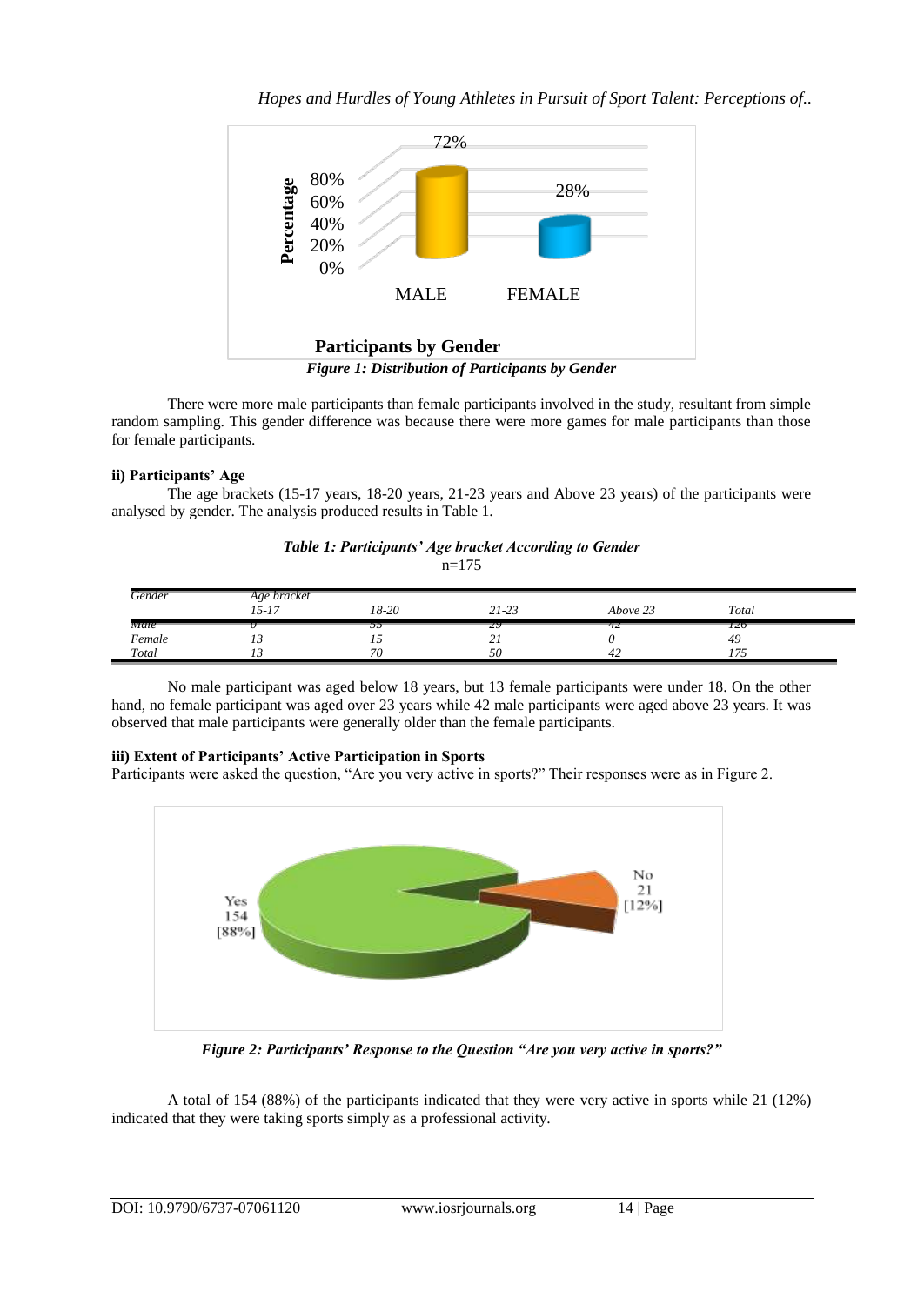## **iv) Knowledge of Ken**y**a Academ**y **of Sports.**

The participants were asked whether they knew Kenya Academy of Sports (KAS), and what KAS does. Their responses were as in Figure 4.



*Figure 3: Participants' Response to the Question "Do you know Kenya Academy of Sports (KAS), and what KAS does?"*

It was revealed that most young athletes (91, 52%) did not know Kenya Academy of Sports and what KAS does. A total of 28 (16%) were not sure, and only 56 (32%) knew about KAS. This indicated that the level of publicity of the institution was still low, and efforts were needed to put KAS and its functions in the limelight due to its centrality in sport talent development in Kenya.

#### **b) Hopes of Young Athletes in Pursuit of Sports**

This section sought to establish what young athletes hope to achieve through pursuit of sports talent development. The participants were asked the question, "What motivates you to participate in sports?". Their responses were as in Table 2, ranked by order of frequencies.

| Table 2: Participants' response to the question, "What motivates you to participate in sports?" |  |  |
|-------------------------------------------------------------------------------------------------|--|--|
| $n=175$                                                                                         |  |  |

| <b>Motivation</b>                                            |    | $\frac{p}{q}$ |
|--------------------------------------------------------------|----|---------------|
| I want to have a career in sports                            | 30 | 20.6          |
| For recreation                                               | 34 | 19.4          |
| For socialization                                            | 29 | 16.6          |
| To get prizes and financial benefits                         | 27 | 15.4          |
| To grow my talent                                            | 24 | 13.7          |
| Hoping to be like my role models who are champions in sports | 18 | 10.3          |
| To keep busy                                                 | 16 | 9.1           |
| Because of support and interest from family and friends      | 14 | 8.0           |
| I just have a natural passion for sports                     |    | 6.3           |
| It is my hobby                                               |    | 4.0           |
| Sports help me to keep fit                                   |    | 2.9           |

The study revealed that a majority of youths who participate in sports do so with a hope to grow a career in sporting (20.6%). This however, differs with Bukhala, Bulinda, and Kweyu (2016) who found that making a career in sports ranked lowest among the reasons for youths' pursuit of sports, with  $\bar{X}$ =2.54 on a 5point scale. Socialization (16.6%) was mentioned as another reason why youths participate in sports. As one participant (P19) observed "I hope to make and meet with many friends through sports". This agrees with Allen (2003), who indicated that youth participate in sports for social reasons, such as wanting to be part of a team and to make friends or be with their friends. Keegan, Spray, Harwood and Lavallee (2010) found that motivation for sports was positively correlated with how parents supported sports. In the current study, only 8.0% indicated that their reason for participating in sports was because of support and interest from family and friends. This also agrees with Kolayiş, Sarı and Çelik (2017) who found that perceived family climate significantly contributed to self-determined motivation.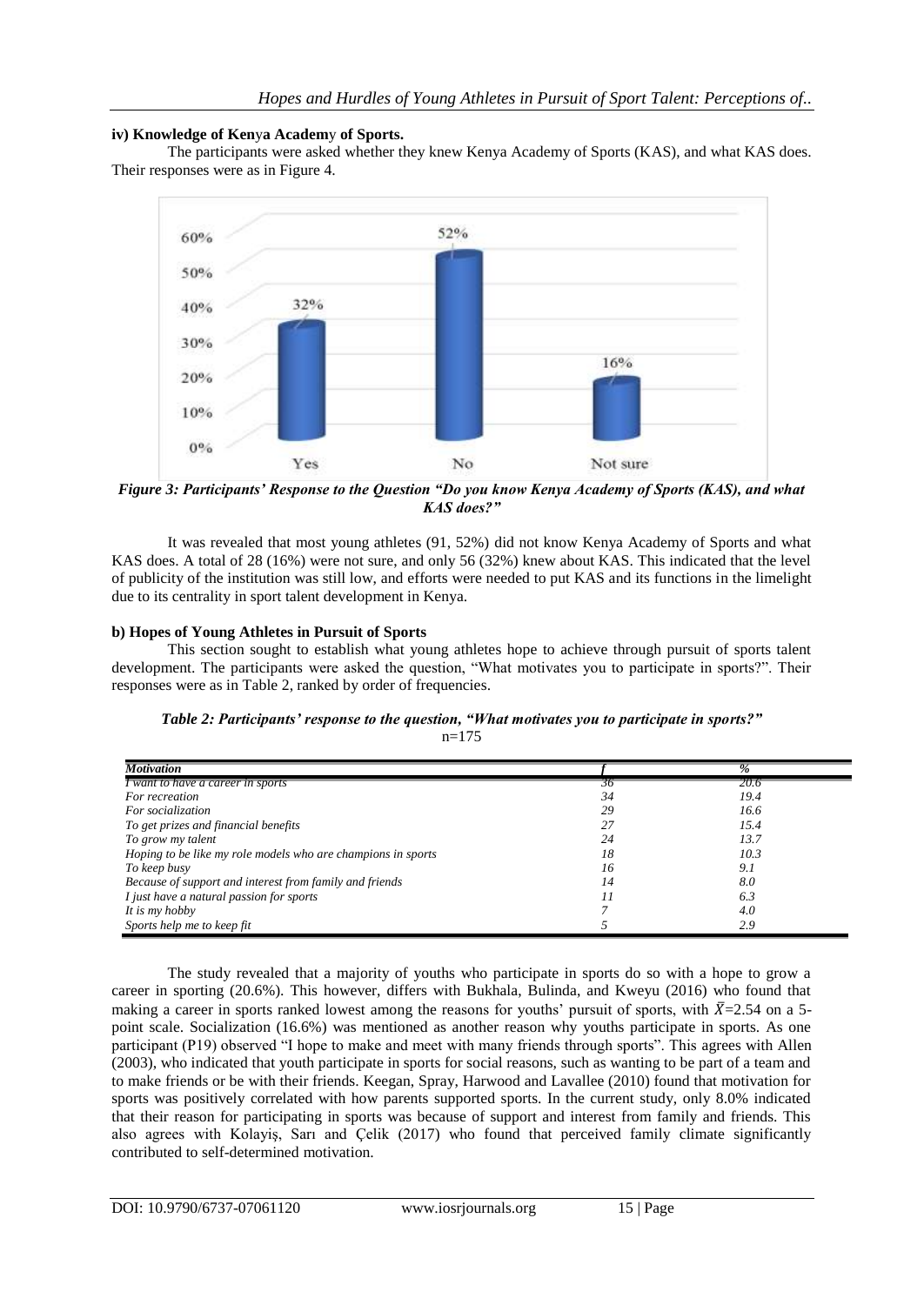The least number of participants (2.9%) pursued sports with a hope that sports would help them to keep physically fit. This agreed with Ajowi, Rintaugu, Toriola and Nongogo (2017) who observed that sports help to improve skills and enhance physical fitness. Other hopes and motivators for pursuit of sports were: recreation (19.4%), financial benefits (15.4%), hoping to be like their role models who were champions in sports (10.3%), to keep busy (9.1%) and as a hobby (4.0%). These findings, that young athletes are motivated to pursue sports because of the gains they hope to achieve, are in agreement with McGuire, *et al* (2016) whose study on "Youth motivations for program participation" found that youth are motivated to participate in programs and activities they hope will be of personal or social benefit to them. The path to realization of these hopes, however, is not without hurdles.

## **c) Hurdles Facing Youth Athletes in Developing their Sports Talent**

The study first investigated the general challenges that face the youth in development of their sports talent, followed by the extent of parental support and approval and lastly the challenges young athletes face with their coaches.

#### **i) General Challenges**

The participants were asked the question "What are the general challenges that face the youth in development of their sports talent?". Their responses were as in Table 3, ranked in order of their frequencies.

#### *Table 3: Participants' Responses to the question "What are the general challenges that face the youth in development of their sports talent?"*

 $n=175$ 

| <b>Challenge</b>                                      |    | $\%$ |  |
|-------------------------------------------------------|----|------|--|
| Lack of access to sports facilities and/ or equipment |    | 44.0 |  |
| Lack of funds for developing sports talent            | 52 | 29.7 |  |
| Lack of trained coaches                               | 35 | 20.0 |  |
| Drug and substance abuse                              | 29 | 16.6 |  |
| Lack of sports attire                                 | 26 | 14.9 |  |
| Lack of adequate training                             | 24 | 13.7 |  |
| Lack of support and approval from parents             | 24 | 13.7 |  |
| Lack of motivation                                    | 20 | 11.4 |  |
| Lack of exposure                                      | 17 | 9.7  |  |
| Peer pressure to quit sports                          | 13 | 7.4  |  |
| Inability to balance between sports and academics     | 11 | 6.3  |  |
| Discrimination against some tribes                    | 8  | 4.6  |  |

Lack of access to sports facilities and / or equipment (44%) was the most common challenge facing youth in developing their sports talent. This was followed by lack of funds (29.7%), lack of trained coaches (20.0 %) and drug and substance abuse (16.6%).

#### **ii) Parental approval and support**

The participants were first asked the question, "Do parents support youth participation in sports? The responses were as in Figure 4.



*Figure 4: Participants' Response to the Question, "Do parents support youth participation in sports?"*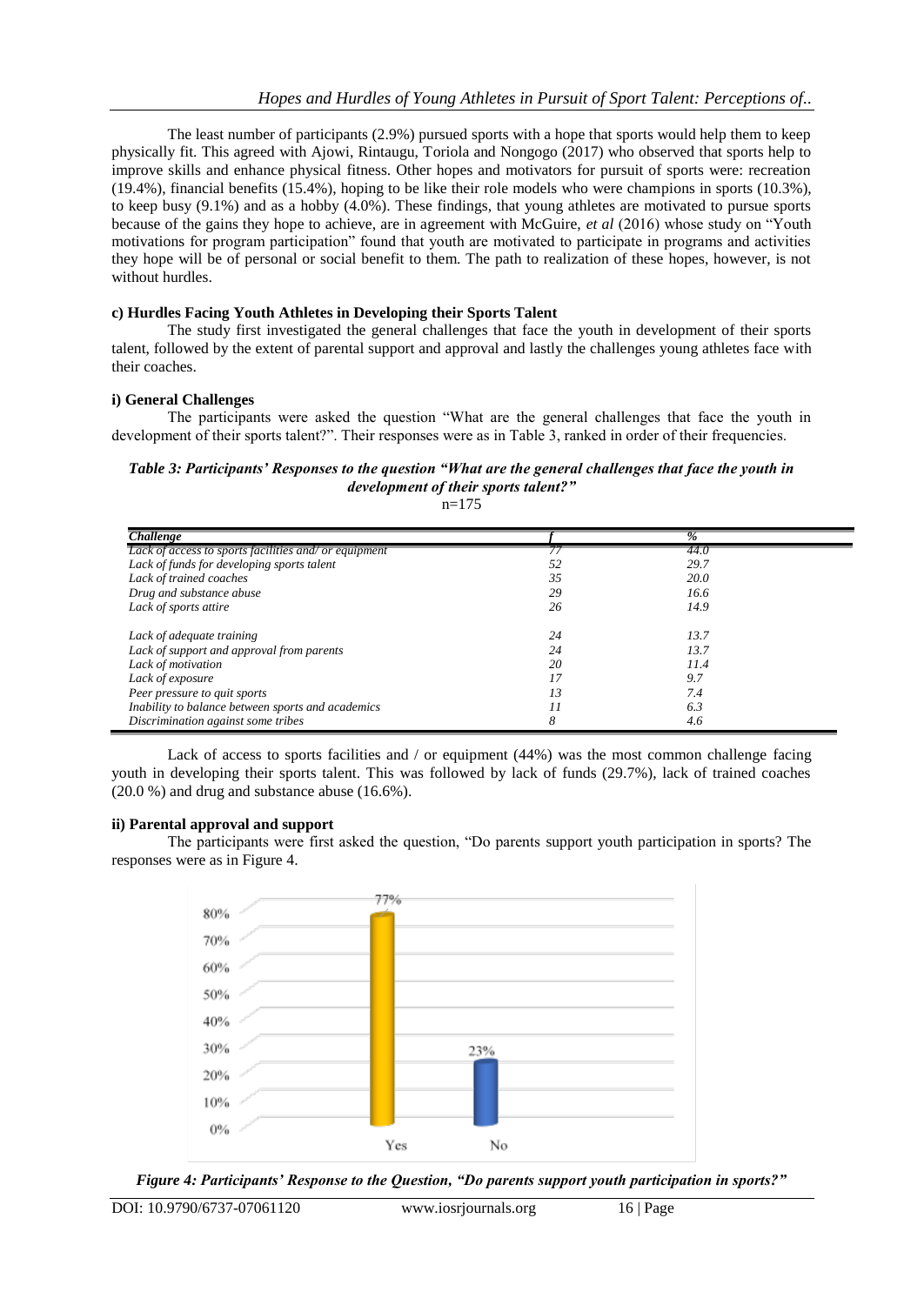Out of the 154 participants who responded to this question, 119 (77%) agreed that their parents supported their participation in sports while 35 (23%) indicated lack of parental support. It was thus evident that most parents whose children were involved in sports were in support of their children.

Secondly, the participants were asked the question "How can parents' attitude towards sports be enhanced?" Their responses were as in Table 4, ranked in order of frequencies.

*Table 4: Participants Responses to the Question, "How can parents' attitude towards sports be enhanced?"* n=84

| <b>Suggestion</b> |                                                                                           |      | $\%$ |
|-------------------|-------------------------------------------------------------------------------------------|------|------|
| $\iota$ .         | Sensitization of parents on value and benefits of sports.                                 |      |      |
| ii.               | Those involved in sports to perform well in academics<br>also.                            | - 14 | 25.0 |
| iii.              | Good care for players who are injured to assure parents of 9<br>safety of their children. |      | 5.8  |

Only 84 participants responded to this question. 75% indicated that parents needed to be sensitized on the value and benefits of sports. 25% suggested that athletes who are also students to perform well in academics also. Finally, 8.3% suggested that injured players should be taken good care of in order to assure parents of safety of their children.

#### **iii) Hurdles Youth Face with Coaches**

The survey first sought to know whether the participants had coaches or not. It was found that 126 (72%) were training under a coach while 49 (28%) did not have a coach to train them.



*Figure 5:Participants' response to the question "Do you train under a coach?"*

This finding showed that the first hurdle that young athletes have with coaches, is that some (22%) do not even have the very coaches in the first place, and hence rely on self-training. Those who indicated that they had coaches were further asked if the coaches were trained. The results were as in

Table 5.

| Table 5: Participants' responses to the question "Is your team's coach trained?" |  |  |  |  |
|----------------------------------------------------------------------------------|--|--|--|--|
|----------------------------------------------------------------------------------|--|--|--|--|

 $n=126$ 

| Is your team coach trained? |                | 70    |  |
|-----------------------------|----------------|-------|--|
| Coach is trained            | $\mathfrak{d}$ | 44.4  |  |
| Coach is not trained        | 43             | 34.2  |  |
| I don't know                | ، ،            | 21.4  |  |
| Total                       | 126            | 100.0 |  |

Of the participants, 44.4% indicated that their teams had trained coaches. This means that less than half of the teams had trained coaches. On the other hand, 33.3% indicated that their teams had coaches who were not trained. As one participant (P15) observed "Our coach isn"t trained. He is just a person with interest in promoting talents"*.* Finally, 21.4% did not know whether their coaches were trained or not. The study thus established a need for training of coaches of county sports teams.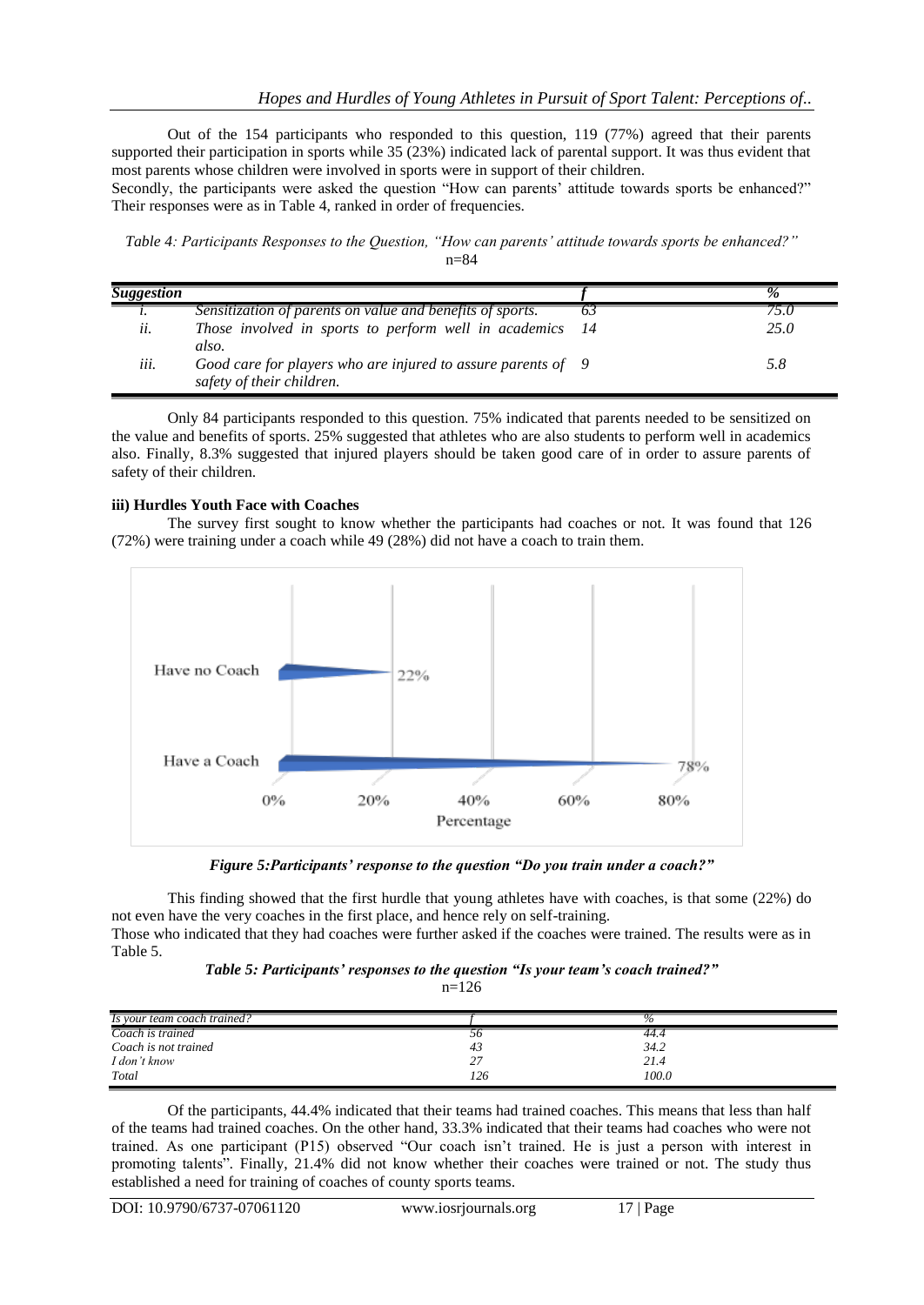Finally, the participants were asked the question, "What challenges do young athletes face with their coaches?" Their responses were as in Table 6.

| Table 6: Participants Responses to the Question, "What challenges do young athletes face with their |
|-----------------------------------------------------------------------------------------------------|
| coaches?"                                                                                           |

 $n=119$ 

| <b>Challenge</b>                                 |    | $\frac{0}{6}$ |  |
|--------------------------------------------------|----|---------------|--|
| Coaches lacking of enough facilities e.g. balls  | 30 | 26.4          |  |
| Discrimination in selection                      | 29 | 21.3          |  |
| Being neglected by the coach                     | 25 | 18.4          |  |
| Conflict of interest between coaches and parents | 20 | 14.7          |  |
| Sexual advances towards female players           | 17 | 12.5          |  |
| Being verbally abused by the coach               | 15 | 11.0          |  |
| Being beaten (physically assaulted) by the coach | 12 | 8.8           |  |
| Being threatened by the coach                    | 0  | 6.6           |  |
| <b>Disagreements</b>                             | 9  | 6.6           |  |
| Generation gap between coach and players         |    | 5. I          |  |
| Tribal conflict                                  |    | 3.7           |  |
| Coaches with inadequate skills                   |    | 1.5           |  |

Only 119 participants responded to this question. Thirty-six participants (28.6 %) indicated that coaches lacked facilities such as balls. Other participants indicated discrimination (23.0%), being neglected by coach (19.8%), conflict of interest between coaches and parents (20%) and sexual advances towards female players (13.5%). Other challenges included being beaten (physically assaulted) by the coach, being threatened by the coach, disagreements, generation gap, tribal conflict and coaches having inadequate skills. Some of the challenges raised bordered on violation of human rights of the athletes (for example, physical assault, discrimination, sexual advances, and verbal abuse). These underscore a necessity for mechanisms to safeguard the rights and privileges of the underaged and the vulnerable athletes.

Lastly, participants were asked the question "What are the negative aspects of youth participation in sports that need to be addressed to enhance sport talent development?" A total of 126 participants responded to this question. Their responses were ranked in order of frequencies s in Table 7.

# *Table 7: Participants' Responses to the Question "What are the negative aspects of youth participation in sports that need to be addressed to enhance sport talent development?"*

 $n=126$ 

| <b>Negative aspects</b>                                          |    | $\%$ |  |
|------------------------------------------------------------------|----|------|--|
| Use of drugs to boost performance                                | 47 | 57.1 |  |
| Inability to balance time between sports and studies             | 33 | 26.2 |  |
| Physical injuries                                                | 29 | 23.0 |  |
| Wastage, if one does not succeed to get into professional sports | 18 | 14.3 |  |
| Negative rivalry and competition                                 | 17 | 13.5 |  |
| Forgery of age                                                   | 10 | 7.9  |  |
| Indiscipline                                                     | Q  | 7. 1 |  |

A total of 47 participants (37.3%) indicated pointed out use of drugs by young athletes to boost performance. This agrees with the concern raised by Mudrak, Slepicka, and Slepickova (2018) in a study conducted in the Czech Republic, that performance-enhancing drugs appeared to be prevalent in adolescent sports. 26.2% pointed out inability to balance time between sports and studies. As Huml, *et* al, (2019) explained, student-athletes are faced with expectations to excel in the classroom and on the playing field, making it difficult for athletes to strike a balance. Other negative aspects of youth participation in sports that participants felt needed to be addressed are physical injuries (23%), wastage if one fails to make it into professional sports (14.3%), negative rivalry and competition (13.5%), age forgery (7.9%) and indiscipline (7.1%).

## **iv) Interventions to Assist Young Athletes Develop Their Sports Talent**

To answer this section, the participants were asked the question "In view of the general challenges facing the youth, suggest ways the youth could be assisted to develop their sports talent". The responses were as in Table 8 below, ranked according to frequencies.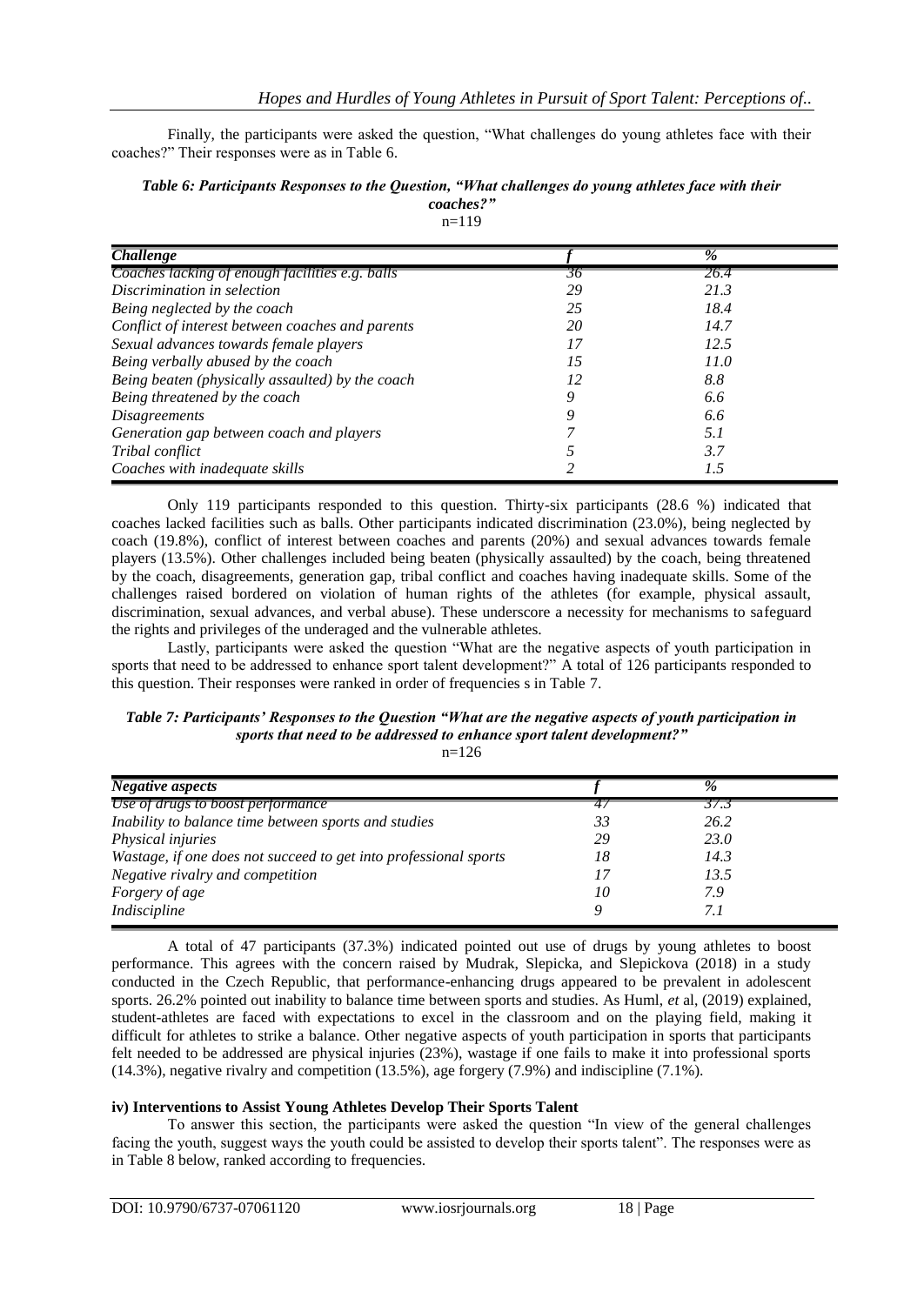#### *Table 8: Participants' suggestions interventions to assist young athletes to develop their sports talent.*

 $n=96$ 

| <b>Suggested approach</b>                            |    | $\%$ |
|------------------------------------------------------|----|------|
| Improving access to sports facilities and equipment  |    | 25.0 |
| Providing funding to youths involved in sports       | 20 | 20.8 |
| Having trained coaches                               | 16 | 16.6 |
| Increasing sports tournaments and competitions       | 15 | 15.6 |
| Creating awareness of importance of sports           |    | 12.5 |
| Establishing more sports academies                   |    | 9.4  |
| Promoting sports in the grassroots                   |    | 4.2  |
| Organizing sponsorship for young and talented youths |    | 2.1  |
| Giving awards to winning teams to enhance motivation |    | 2.1  |

# **IV. Conclusions and Recommendations**

Based on the findings of this study, the following conclusions and recommendations were made.

#### **a) Conclusions** The study concludes that:

- i. Youth athletes participate in sports with hopes of having a career in sports, recreation, socialization, financial benefits, to be like their role models and to keep busy.
- ii. Young athletes encounter many hurdles on the path of pursuing talent in sport, which they should overcome or they should be helped to overcome.
- iii. Hurdles encountered by young athletes include lack of access to sports facilities, coaches" sexual advances towards female players, lack of funds, lack of trained coaches, drug and substance abuse, lack of parental support and approval, discrimination, lack of exposure, peer pressure to quit sports and inability to balance between sports and academics.
- iv. Some of the challenges encountered by young athletes are bordering on violation of athletes' human rights and privileges.
- v. Young athletes need to be helped to overcome possible negative effects of participation in sports such as use of drugs, inability to balance between sports and studies, physical injuries, negative rivalry/ competition, forgery of age and indiscipline.
- vi. More female participants should be encouraged to participate in sports.
- vii. Publicity of the Kenya Academy of sports is low, as majority of participants did not know about it nor what it does.

## **b) Recommendations**

The study recommends that:

- i. Apart from meeting organizational goals, sport organizations should also attune their activities to meeting the hopes and aspirations of young athletes.
- ii. Anti-doping sensitization to be done to young athletes.
- iii. Young athletes should be safeguarded against abuse and violation of their rights and privileges.
- iv. There is need to establish more sports facilities so as to improve access to sports equipment and facilities by young athletes.
- v. Structured sports tournaments and competitions to enhance identification, nurture and development of young sport talent to be organized.
- vi. More publicity of Kenya Academy of Sports should be done to put the academy and its functions in the limelight, due to its centrality in sport talent development in Kenya.
- vii. Sports organizations to mainstream gender concerns in their sports activities.

This study revealed that some of the challenges that young athletes face border on abuse and violation of athletes' rights and privileges. Future studies should therefore consider examining the extent to which sport organizations in Kenya safeguard young athletes and vulnerable adults. This will not only enhance the integrity of sports, but also enable young athletes to overcome the hurdles on their path of sport talent development.

#### **References**

- [1]. Ajowi, C. A., Rintaugu, E. G., Toriola, A. L., &Nongogo, P. (2017). Sport participation motives of Kenyan female university athletes. African Journal for Physical Activity and Health Sciences (AJPHES), 23(1.2), 215-225.
- [2]. Allen, J. B. (2003). Social motivation in youth sport. Journal of sport and exercise psychology, 25(4), 551-567.